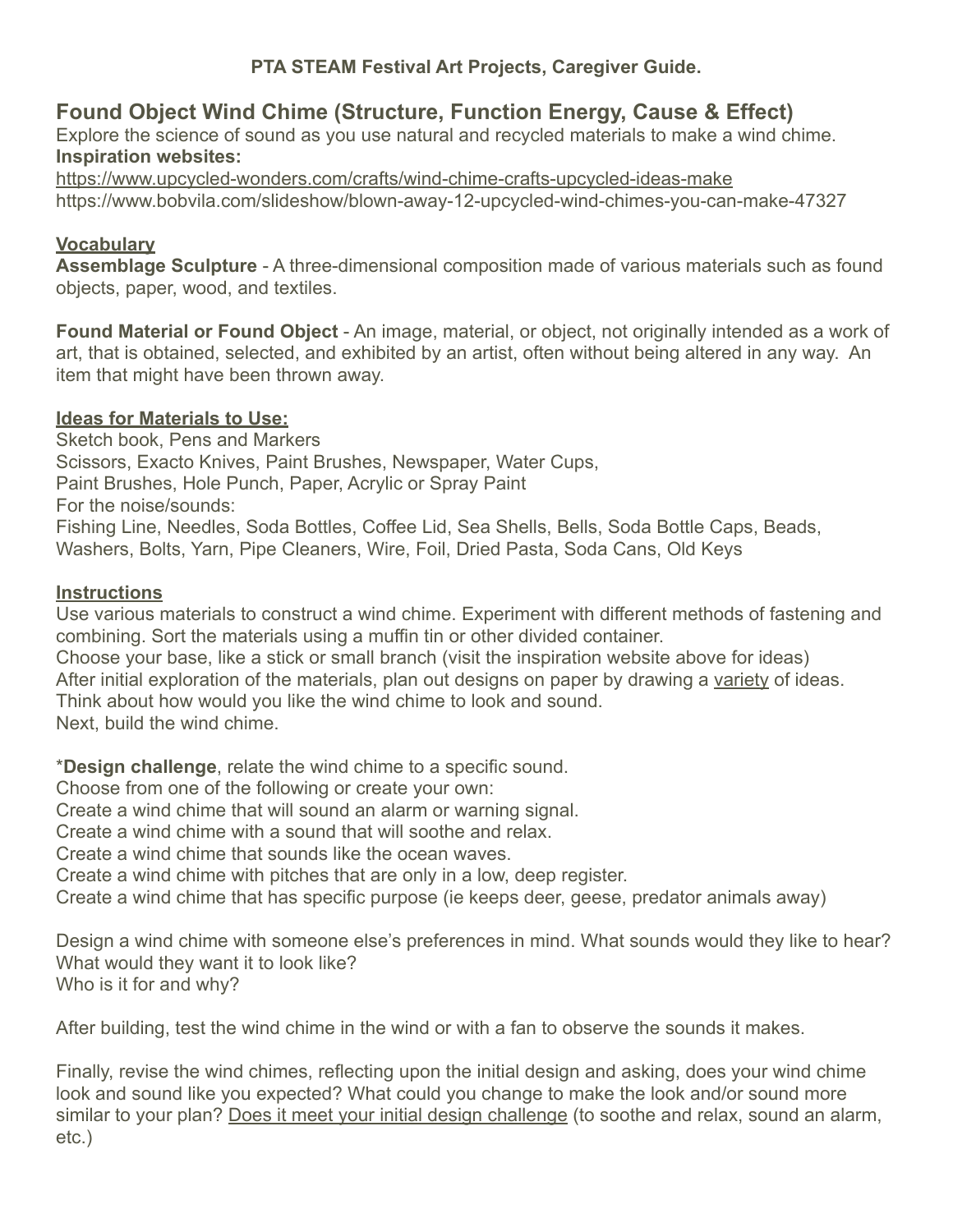## **Exploring Naturalist Art and Ecology**

Make connections between ecology and your own art making process. For naturalist artists, creating and sharing artwork that celebrates the beauty of their environment can also be a way to draw attention to the need to preserve that very environment. Examples can be found by viewing works by artists like Ansel Adams, Andy Goldsworthy, Georgia O'Keefe, and John James Audubon. Try to view some of their work online or at the library before you begin this project, (sample work below).

### **Vocabulary**

**Artist/Naturalist**--a person whose intelligence and sense of self is embedded in Nature, and who expresses that deep connection through making art. (from morning-earth.org)

**Ecological Art Education**--Education has the power to influence the way individuals think of themselves in relation to their environments. An ecological approach to art education explores the interdependency of individuals with all living organisms and ecosystems with environments that surround them. (from greenmuseum.org)

**Goal:** To observe, study and document the unique natural features of our community.

Suggested Supplies/Materials **Sketchbooks** Digital Camera Magazine photos Bristol paper Fine tip black markers, Colored pencils, Watercolors, Oil Pastels, Crayons, Pencils Collage materials

### **Questions: Caregivers, allow for free discussion among the group. We've included some possible responses to get you going.**

**How do we define ecology?** Ecology is the study of organisms and how they interact with the environment around them. An ecologist studies the relationship between living things and their habitats.

**What about naturalism?** A true-to-life style which involves the representation or depiction of nature (including people) with the least possible distortion or interpretation.

**How might art and ecology interact?** Nature can inspire art. Artists can create work that informs, promotes and translates the work of scientists into something tangible, thought-provoking, and creative to educate the public. Ecologists need creativity (and artists!) to help discover important components of the socio-ecological system. Artists not only use their eyes, but their ears, nose, hands, or whole body to asses the ecosystem and our effects on it. Illustrations are used for a wide variety of reasons which include books, newspaper and magazine stories, advertising, directions and for a multitude of scientific uses.

**How have some artists (shown above) explored the connections between art and nature?** Georgia O'Keefe, is a keen observer of nature, and is best known for her paintings of magnified flowers. She would capture an object of everyday life. Her paintings pointed out a plant's unique shape and color variations for us to appreciate.